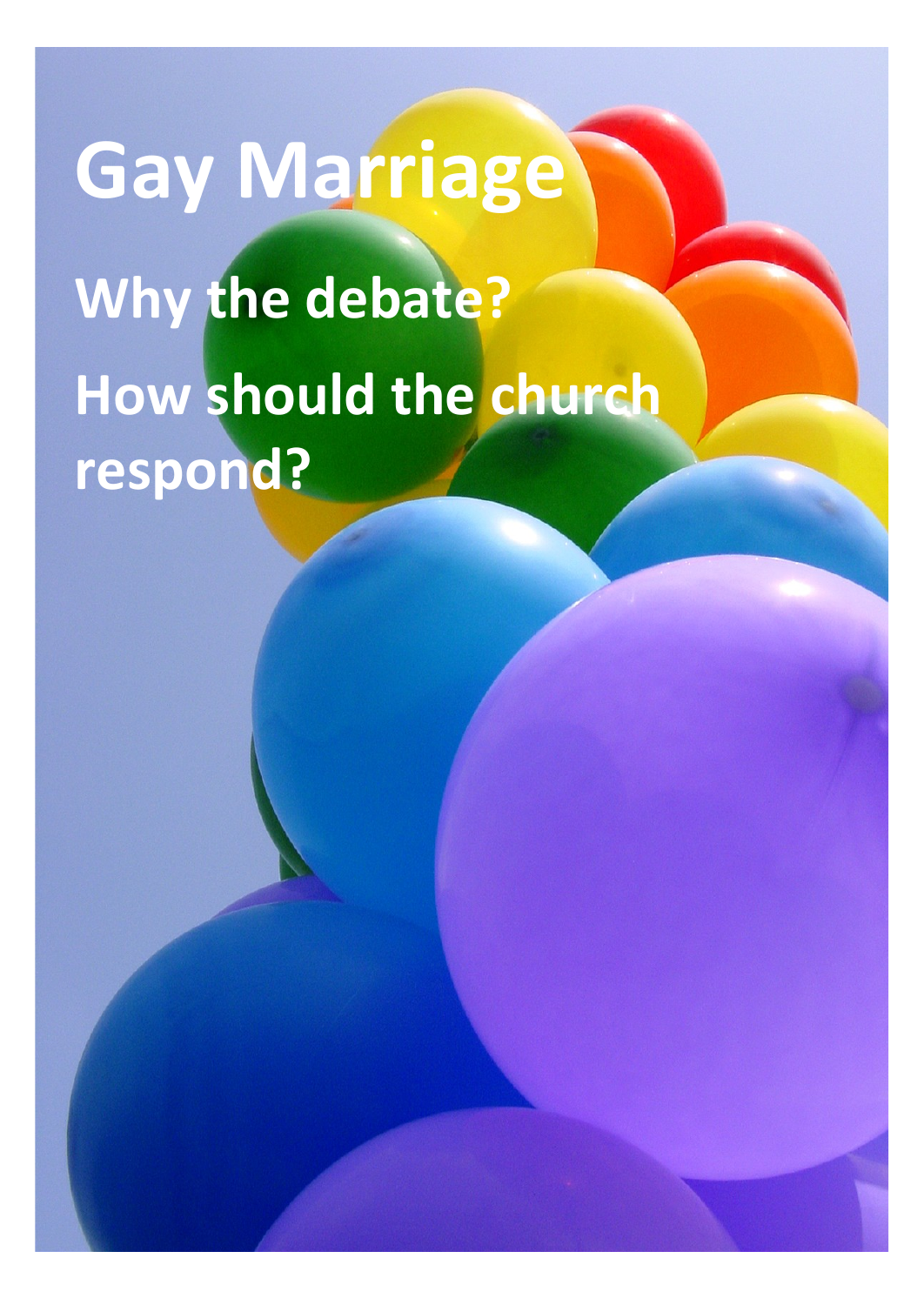This booklet was produced as a follow up to an evening discussion group at Poynton Baptist Church. It is designed to cover some of the aspects discussed in more detail, particularly the reasons why not all Christians are opposed to same sex relationships. It is not intended to be the last word; nor does it claim to be a detailed study. The language reflects the spread of opinion within the church where, perhaps, more members are instinctively cautious and fewer intentionally affirming.

It is not a statement of what the church nor its leaders necessarily believe, but a resource to help church members think about the issues for themselves.

We have made it into a booklet in the hope that it will be of use to others. Our hope is that followers of Jesus can walk with love, integrity and Christlikeness as they respond to the current debate.

Copyright Neil Brighton / Poynton Baptist Church 2013 You are free to use and share this under the terms of a Creative Commons Attribution-NonCommercial-ShareAlike 3.0 Unported licence http://creativecommons.org/licenses/by-nc-sa/3.0/ front photo http://www.sxc.hu/photo/833224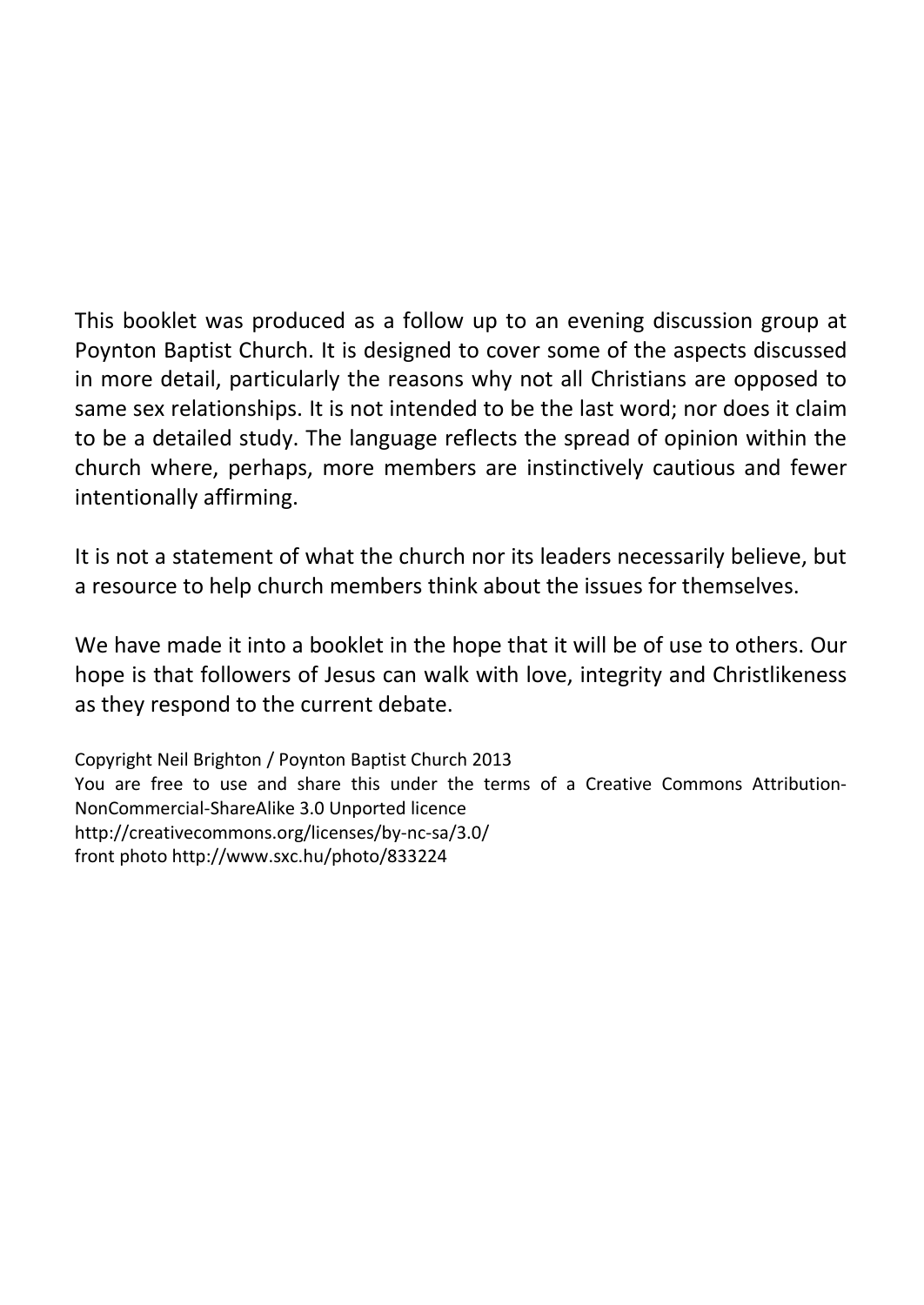The idea Christians might disagree about the place of 'Gay Marriage' in church and society may seem strange. Although homosexuality has become socially acceptable over the last 20-30 years, surely what Christians believe has remained constant? This booklet sets out the issues to help understand the debate and show why Christians differ.

# We will consider this in four parts.

First, what does Scripture says about homosexuality in general? Second, what constitutes marriage from a Christian perspective? Third, what places is there in church life for those with same-sex attractions? Fourth, how do we apply these to the current debate about 'Gay Marriage'?

# **1. What does Scripture say?**

Often Christians feel either 'the Bible is very negative about homosexuality' or 'the Bible has nothing to say about faithful same sex relationships'. This is because there are only a few verses that directly mention homosexuality. So let's look at the key verses used in the debate:

# **From the Old Testament**

# **Genesis 19:1-11.**

Whilst the city of Sodom is regularly mentioned the question for the reader is, "What is the sin of Sodom?"

In v4 it was every man who was involved and the threat was a social sin not simply an individual act. As the story unfolds Lot doesn't exactly show moral fibre in offering his daughters! The context of chapters 18 & 19 is also one of hospitality. As the rest of Scripture unfolds it is this social aspect which is condemned rather any sexual component. (Ezekiel 16v49, Matthew 10v15). A similar situation also occurs in Judges 19 v16-28

# **Leviticus 18:22**

Again the question is what is being condemned? Then, why and how (if at all) does it apply to us today?

The context for this and for the similar passage in Lev 20:13 is the command for holiness. God calls Israel to be different to other nations especially the Canaanites whose rituals appear to have included child sacrifice, homosexual sex and bestiality. However, the application to us is more difficult. For example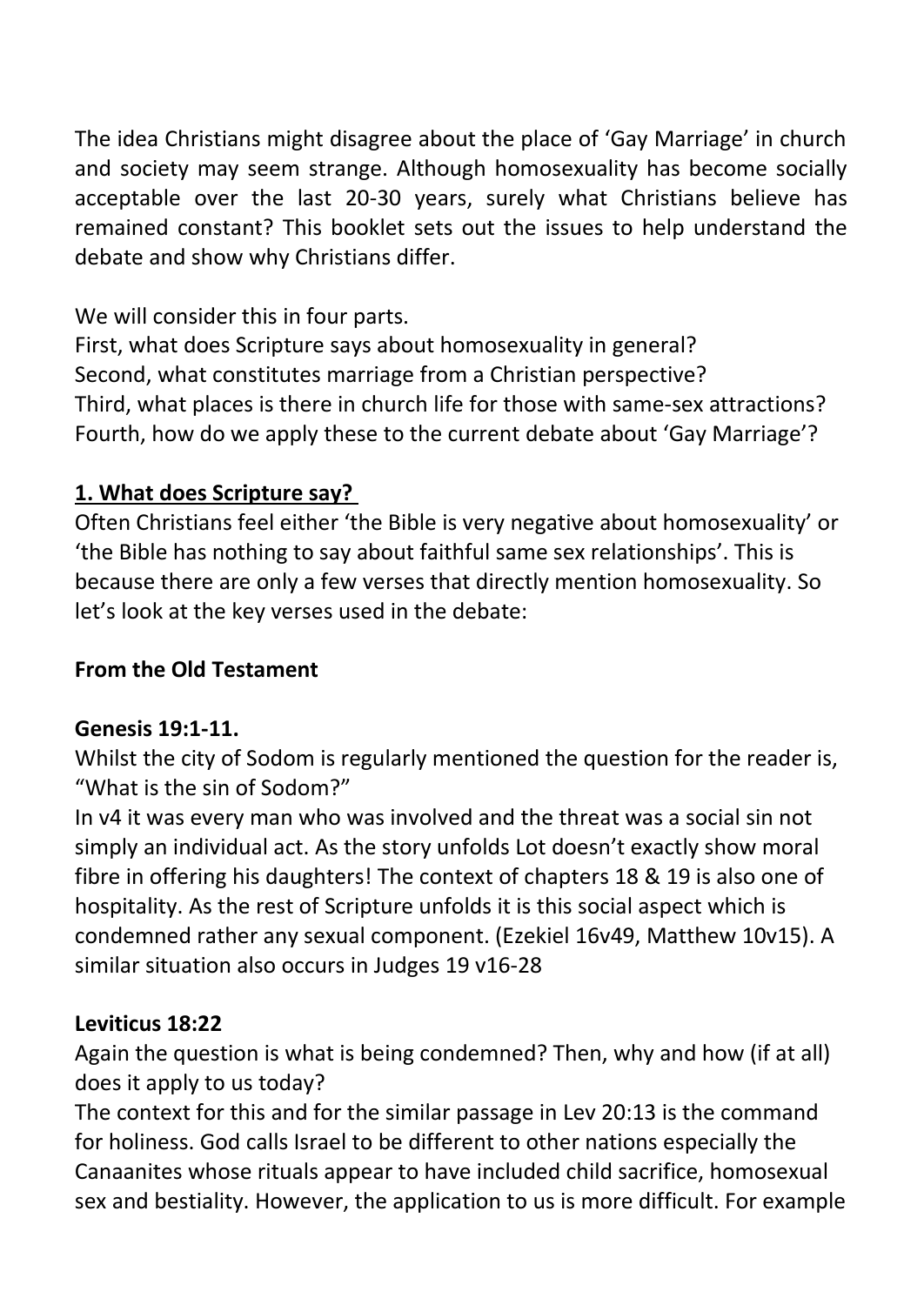the law goes on in Leviticus 19:19 to talk about clothes made of different fabrics (which we generally ignore today). So how do we decide which elements to follow, which laws apply to us today and which are part of an OT law that doesn't directly apply to Christians?

Other Old Testament references include Deuteronomy 23:17-18, 1 Kings 14:24, 15:12, 22:46 and 2 Kings 23:7 that all refer to cult prostitution.

#### **From the New Testament**

When we turn to the New Testament we see that in all the comments Jesus makes about sexual sin, he never makes any comment about homosexuality.

#### **Romans 1:16-32.**

Paul's aim in this passage is to show how fallen humanity has rebelled against the creator; showing their unrighteousness in the face of God's righteousness. Paul uses standard Hellenistic / Jewish cultural descriptions and categories and cites homosexuality as an example of distortion from God's plan, of the fallen condition of the world; not because it is any worse than other sin. The debate over this verse has centred around two questions. First, the question of cultural context. Paul uses homosexuality because it was a standard Jewish example, he is mounting a sting operation to set up his Jewish hearers for ch2 v1. Would Paul therefore say the same thing to us? Second, Paul talks about people exchanging natural for unnatural desires. Yet many Gay and Lesbian people say they are being natural to themselves, they haven't exchanged anything.

# **1 Corinthians 6:9-12 (and 5:1,9-13)**

Paul's main argument here is to contrast the Christians' old way of life with the new life they have in Christ; homosexuality was not the key thrust of Paul's argument. Greek culture was reputed to be promiscuous. Hence Paul's references to adultery as well as homosexuality. The two words used here are "malakoi" – literally "soft", a term similar to "rent boy" in our culture and "arsenokoitai" – a compound word made up of male and intercourse. This could refer to those who use male prostitutes or could refer to homosexuality more generally. Although it is clear that Paul is against prostitution and promiscuity do these verses prohibit loving, faithful, homosexual relationships?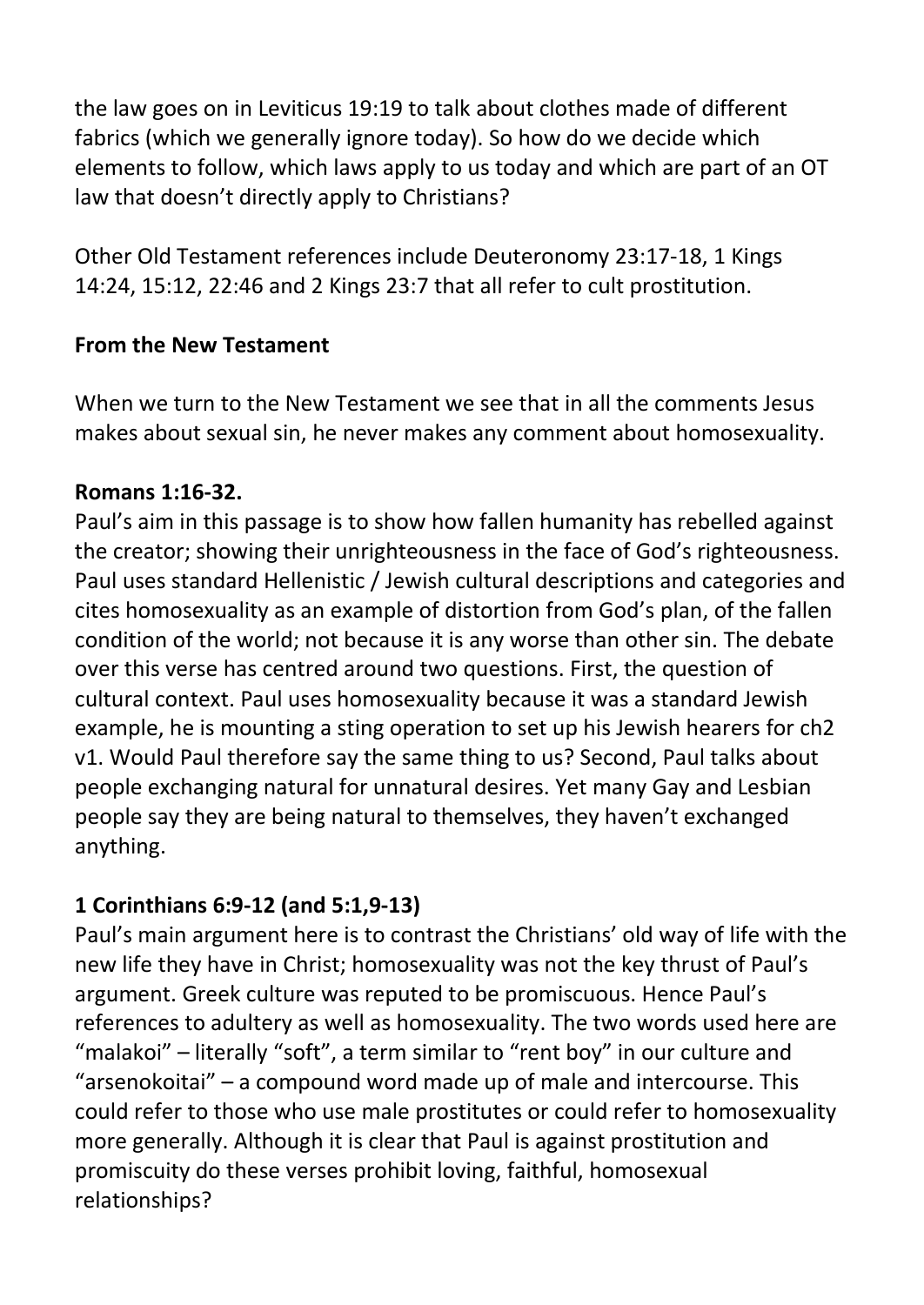# **1 Timothy 1:8-11**

Here again the word used is "arsenokoitai". So the question is what sort of things are being condemned? The NIV simply translates this as perversion.

Paul may be basing his arguments from the verses in Leviticus. These rejected homosexuality because it was part of the cultic practices of Israel's neighbours and enemies. Writing to churches in Corinth, Ephesus and Rome, which had significant centres of temple worship, he recognised the need for people to resist involvement in same sex practices because of the association with pagan cults. His concern for holiness arose because this temple worship indulged in sexual licentiousness and depravity; with male prostitution and idolatry. So perhaps Paul was arguing against these sexual expressions not the behaviour of people who were only attracted to the same sex and in committed relationships. [If that feels an odd argument remember a similar line of reasoning is used to suggest 1 Tim 2:12 was a specific prohibition against women teaching in Ephesus and not a universal ban]

# **Jude 5-7**

These verses are part of a section about false teachers. Jude gives examples of ungodliness that are subject to judgement.

- 1. Israel's lack of faith.
- 2. The angels of Gen 6:1-4 who left heaven to engage in sexual union with humans
- 3. Sodom and Gomorrah who "in the same manner, indulged in sexual immorality and went after other flesh" by wanting sex with the visiting angels.

This is a crescendo of judgement against false teachers, not homosexuality

Alongside the verses that specifically mention homosexuality, we should also consider God's original intentions for humankind.

# **Genesis ch1 & 2.**

God's plan for men and women was for marriage. This was the appropriate place for sexual expression and becoming 'one flesh'. From this, Christians have argued that all other sexual expression falls short of God's plan including: homosexuality, cohabitation, casual sex etc. Though we must not confuse the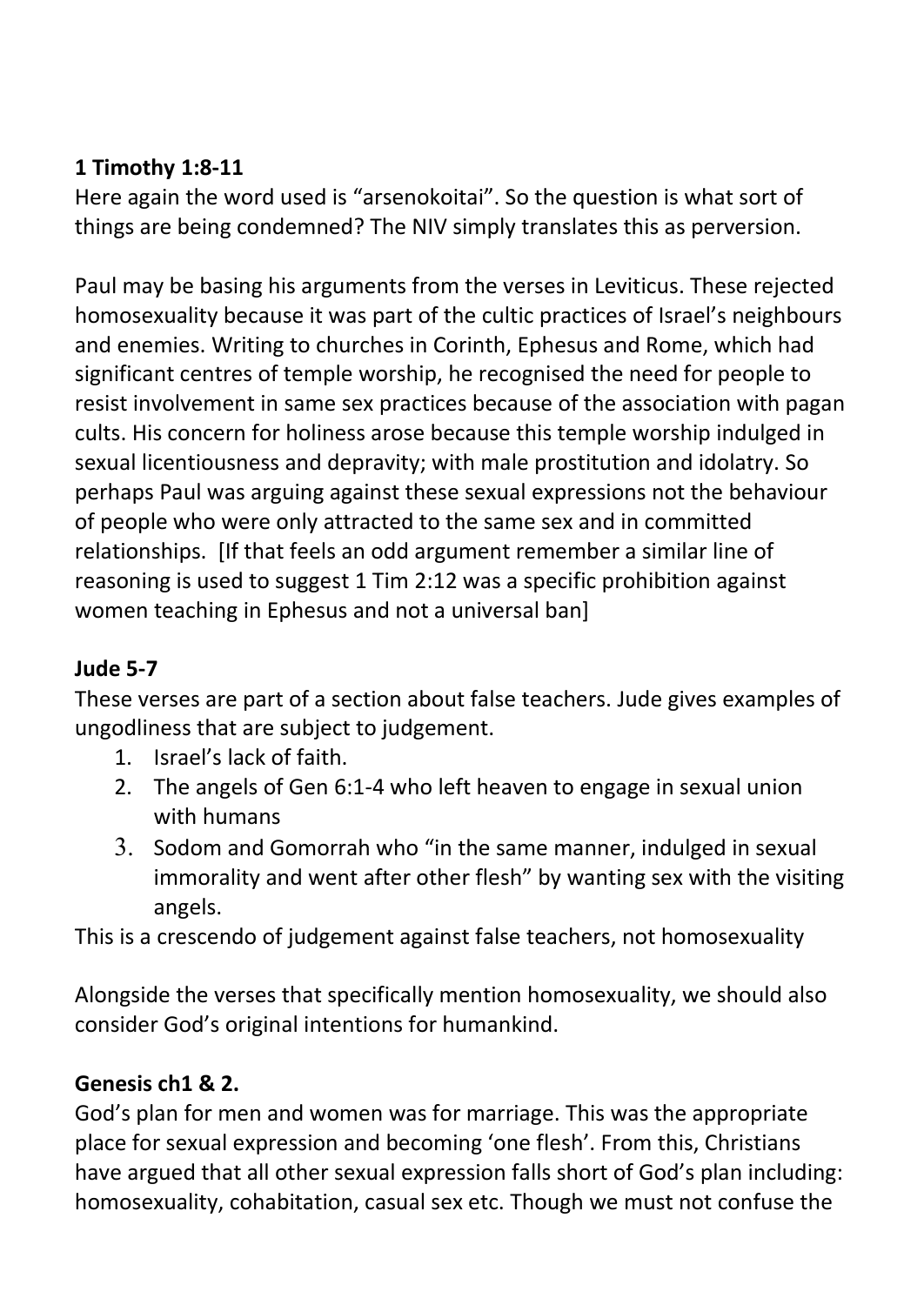'norm' with the 'ideal' (which would suggest that everyone not in heterosexual marriage is somehow less than God wants) it was to be the general pattern.

# *Questions to think through*

In the light of these Scriptures we should ask ourselves four questions.

- 1. What forms of homosexuality does Scripture condemn?
- 2. Is there a place for loving, committed, faithful, homosexual partnerships?

3. Are attempts to understand the culture and background of verses simply ways of trying to get around what they say?

4. How would you respond to someone who argues that these verses are cultural and not directly relevant to our situation today?

# **2. What constitutes marriage from a Christian perspective?**

Marriage plays a key role in the Bible from the beginning of creation.

As we saw from Genesis 2, marriage was part of God's plan for creation. As the Old Testament unfolds there are a variety of laws about who it is permissible to marry and in what circumstances. Nevertheless, there seem to be common threads that have developed into the patterns of marriage we recognise today.

1. Marriage involves sexual union. This has been particularly important to the Roman Catholic Church who understand from Genesis 1 and 2 that this is about sex and the potential for procreation (hence their view that contraception is wrong because it stops sex having the potential for new life).

2. Marriage is a covenant relationship before God (see Malachi 2:14). 'Leaving and cleaving' is life altering and cannot simply be undone; it is not a contract to be torn up if one partner doesn't like it or want to keep it.

3. Marriage involves public recognition and acceptance. Whilst the Bible gives examples of weddings it doesn't set out what a marriage service looks like. Marriage is set in context of families and wider society not just an arrangement between two individuals. It is not just about sexual activity but some form of public declaration of intent. Genesis speaks of a man leaving his father and mother; marriage changing wider family relationships through the creation of a new family. Many of the weddings recorded in Scripture were also marked with some form of feast.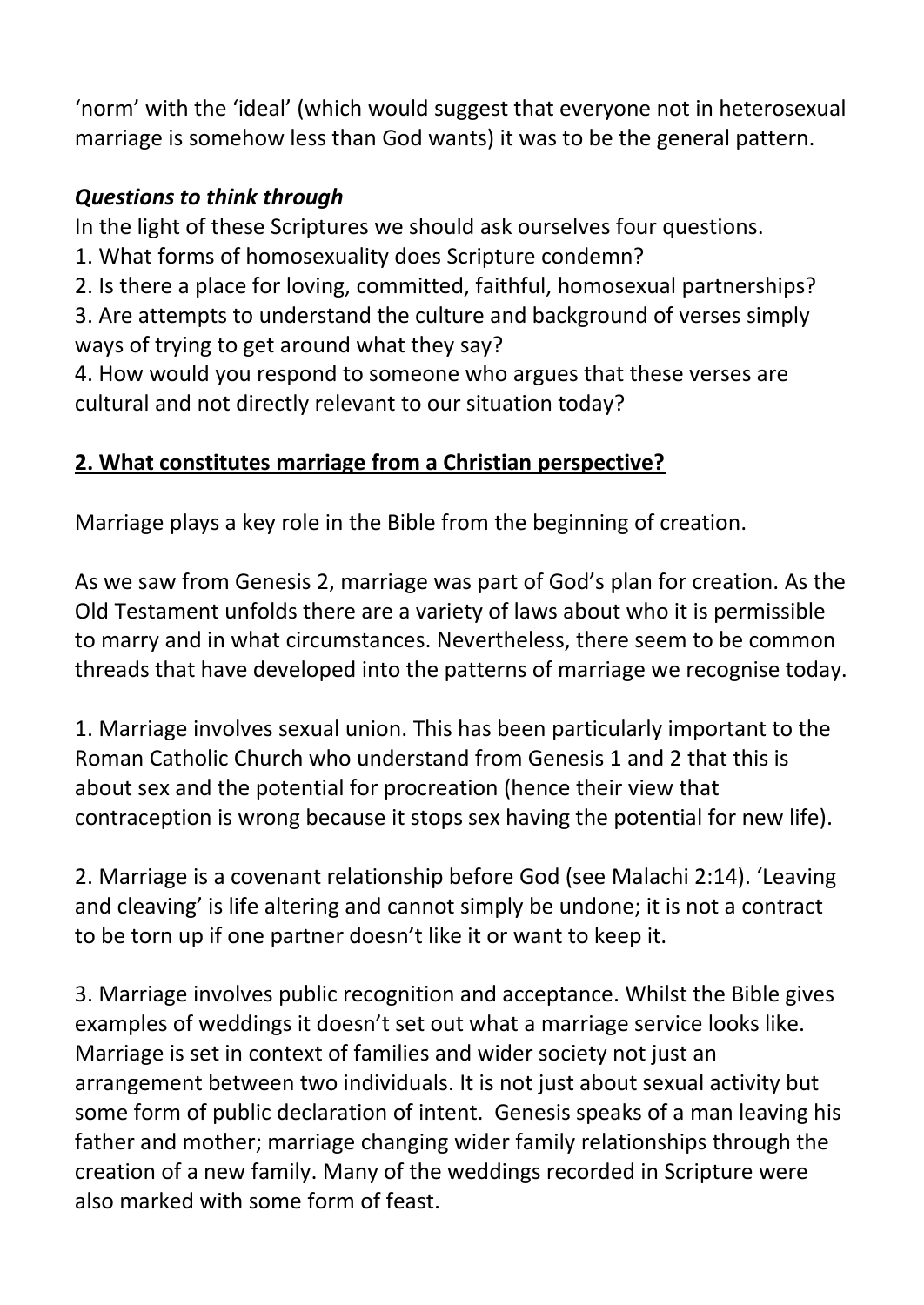#### **Jesus on Marriage:**

#### **Matthew 19**:

Jesus' teaching on marriage (for example Matthew 19 v 1-11) uses Genesis to draw on God's original intention for marriage. His presumption is that the choice is between marriage and celibacy for the sake of the kingdom. However, elsewhere, he also suggests that marriage is an aspect of creation not continued in heaven (Mark 12:25).

In considering Christian marriage we need to be alert to modern influences. Some of us grew up with the idea of a perfect family consisting of working Father, stay at home Mother and children. This is an idea peculiar to the twentieth century. Historically marriages were part of a wider social framework and extended family with an emphasis on survival. Today we put much more emphasis on happiness, intimacy and love between the couple.

We should also reflect on the way Scripture has much to say about divorce. Yet we give relatively little attention to this in comparison with gay relationships. We have grown accustomed to divorce and remarriage.

# **3. What place is there in church life for those with same sex attraction?**

Traditional approaches to homosexuality have been criticised for two things:

# **Misunderstanding Scripture:**

The charge is that the church has it wrong in the same way the church was wrong about slavery and women in ministry.

Inevitably our reading of the Bible is coloured by our own assumptions, experiences and the society we are part of. We should always be alert to the charge that we have missed the point. Nevertheless, with both slavery and women in ministry changes have come about because people pointed to Scriptures that supported a new way of reading the Bible. This is harder to do in the case of same sex attraction but is a reminder to listen carefully to the Bible and to engage in the debate with humility.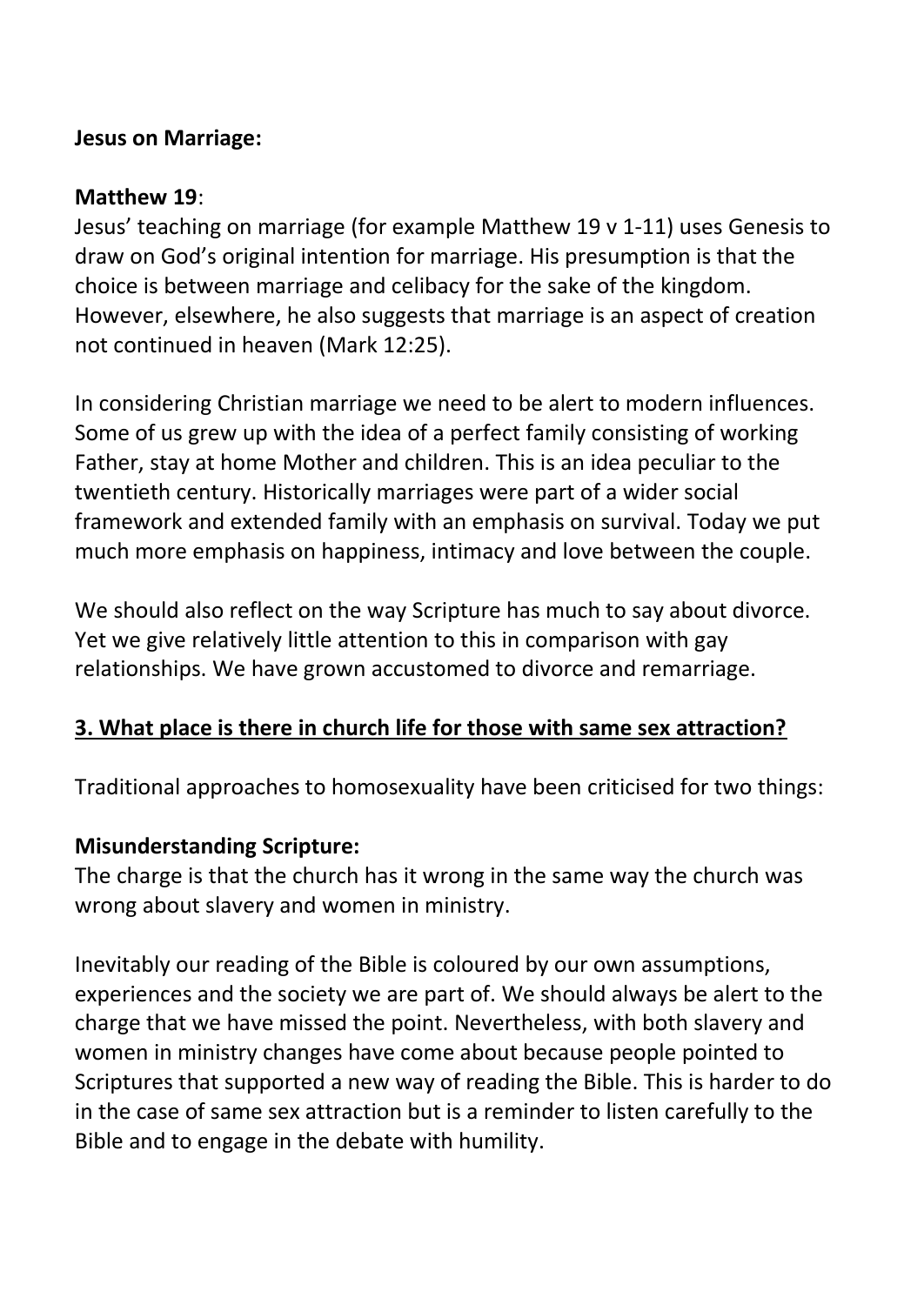#### **Being homophobic:**

The charge is that Christians treat homosexuals like second-class citizens; denying them the chance for fulfilment. In addition the church is accused of treating homosexual sin as worse than heterosexual or other sins.

As we consider these points we should remember the Bible nowhere suggests that sexual gratification is a right (indeed the notion of sexual orientation is a very modern idea). Although the situation for a gay person is different, the church has always believed in the value of celibacy and recognised that not everyone who wants to actually gets married.

If we have been, or are, homophobic then we need to repent. Jesus took a lead in identifying with those on the margins of society; particularly people others thought were sinners. We should follow his example and love our neighbour as we love ourselves. Pastorally it is worth noting that if we are heterosexual these questions are more abstract, if we are homosexual then they are intensely personal and the least that we can do is treat people with grace and love; even if we ultimately disagree about the issue.

So what is there in Scripture that might support same sex-relationships?

**Justice:** Key principles in Jesus' ministry included offering justice, inclusion and reconciliation to all. This resonates with the picture we get of God in the Old Testament (eg: Jeremiah 9:24) who had a particular concern for the weak and forgotten (eg: Psalm 82:3). Perhaps this desire for justice includes ensuring those who are attracted to the same sex have equal rights, opportunities and potential in the church?

**Inclusion:** Jesus welcomed all, particularly those who were identified as sinners. Surely, Jesus would welcome those with same sex attraction and would never shut them out of fellowship? And if Jesus would welcome them, surely the church must follow suit. Whereas too often the church has stigmatised and excluded those who enter faithful same sex relationships. (Though welcome is not the same as agreement or acceptance).

**David and Jonathan:** In 1 Samuel 20 the two entered into a covenant relationship together because they loved each other (1 Sam 20:17). Whilst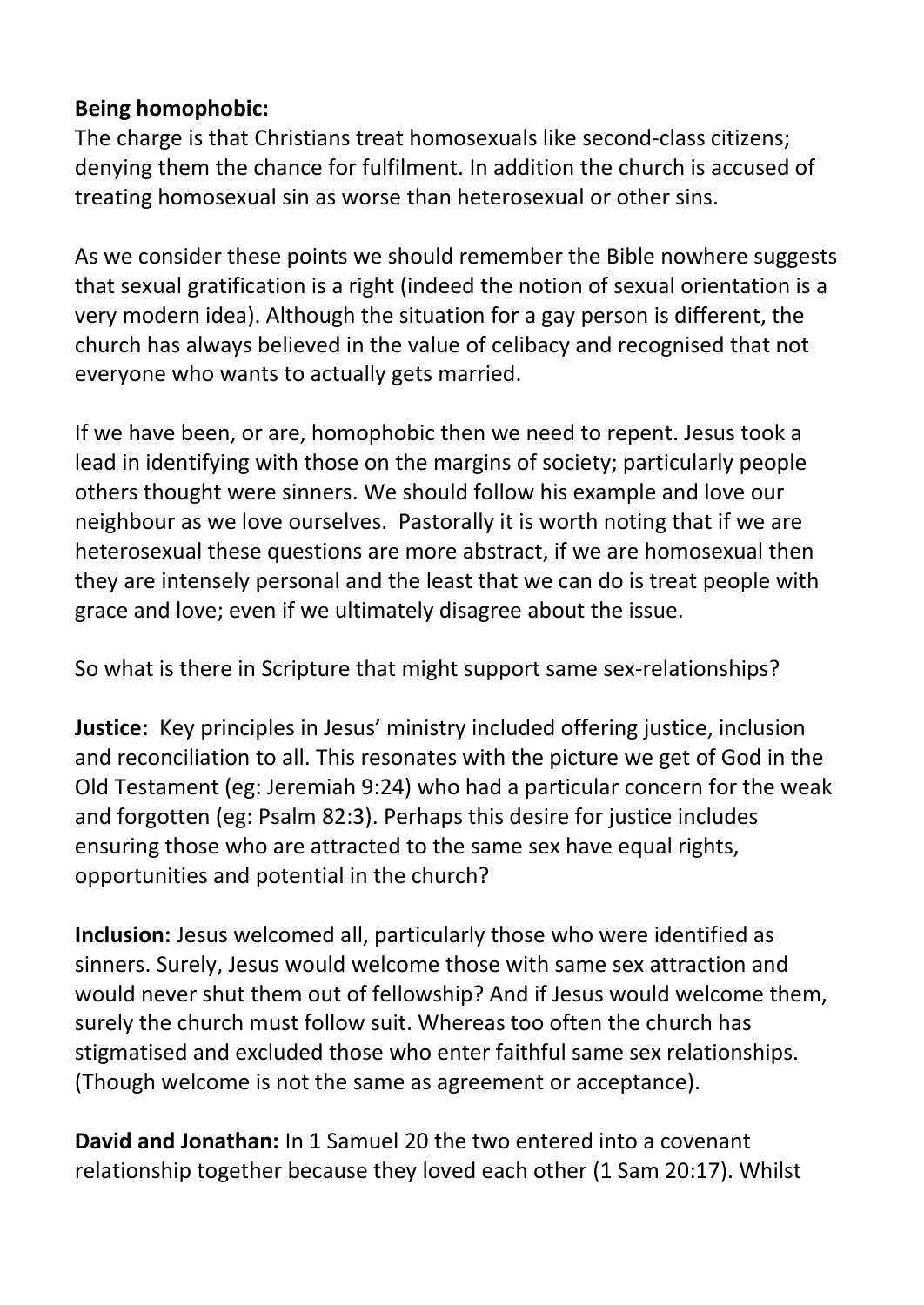there is nothing in the Bible to suggest this was a sexual relationship, could it provide some Biblical basis for acknowledging same sex relationships?

Paul's pragmatism: In 1 Corinthians 7v9 Paul suggests it is better to marry than burn with passion. Whilst he is advocating celibacy as preferable, he is realistic enough to recognise this is not a calling for everyone. Maybe we should apply the same argument to same sex relationships. It is best to be single and celibate, but where this is not possible, it is better to be in a committed loving relationship. It is also better to be in a permanent stable relationship than a promiscuous one. Casual and self-centred relationships don't reflect God's faithfulness and self-giving love and are not an option for Christians whatever their sexual orientation.

As we form our own opinions we should include three other factors: **Identity:** Some of the pro-gay argument is based on the assumption that homosexuality is a key part of someone's identity. This is idolatry. My identity is primarily as a child of God not someone who is white, British etc. **Gender:** Jesus points out (Luke 20 v35) that in the resurrection people will neither marry nor be given in marriage. And in Galatians 3 v28 Paul notes that in Christ there is no longer male and female. Whilst these verses are not talking about homosexuality perhaps, they suggest that gender is not the biggest thing in the Kingdom of God.

**Transformation:** The church is not simply a place where we come to be comforted and indulged, but transformed by the power of God on the cross. It is not just about where we come from in life but what we are becoming in Christ. Jesus welcomed sinners, but didn't expect them to keep on sinning. We are called to focus on holiness and being holy, the challenge is working out what this means for sexual relationships.

# **4. How can we apply all this to the debate today?**

In general, Christians have taken one of four positions in thinking about homosexuality (these categories are taken from Nigel Wright *New Baptists, New Agenda*):

1. **Rejecting / condemning.** Homosexuality is sinful, homosexual orientation is to be rejected; it undermines and erodes society and we need to take a stand against those openly homosexual.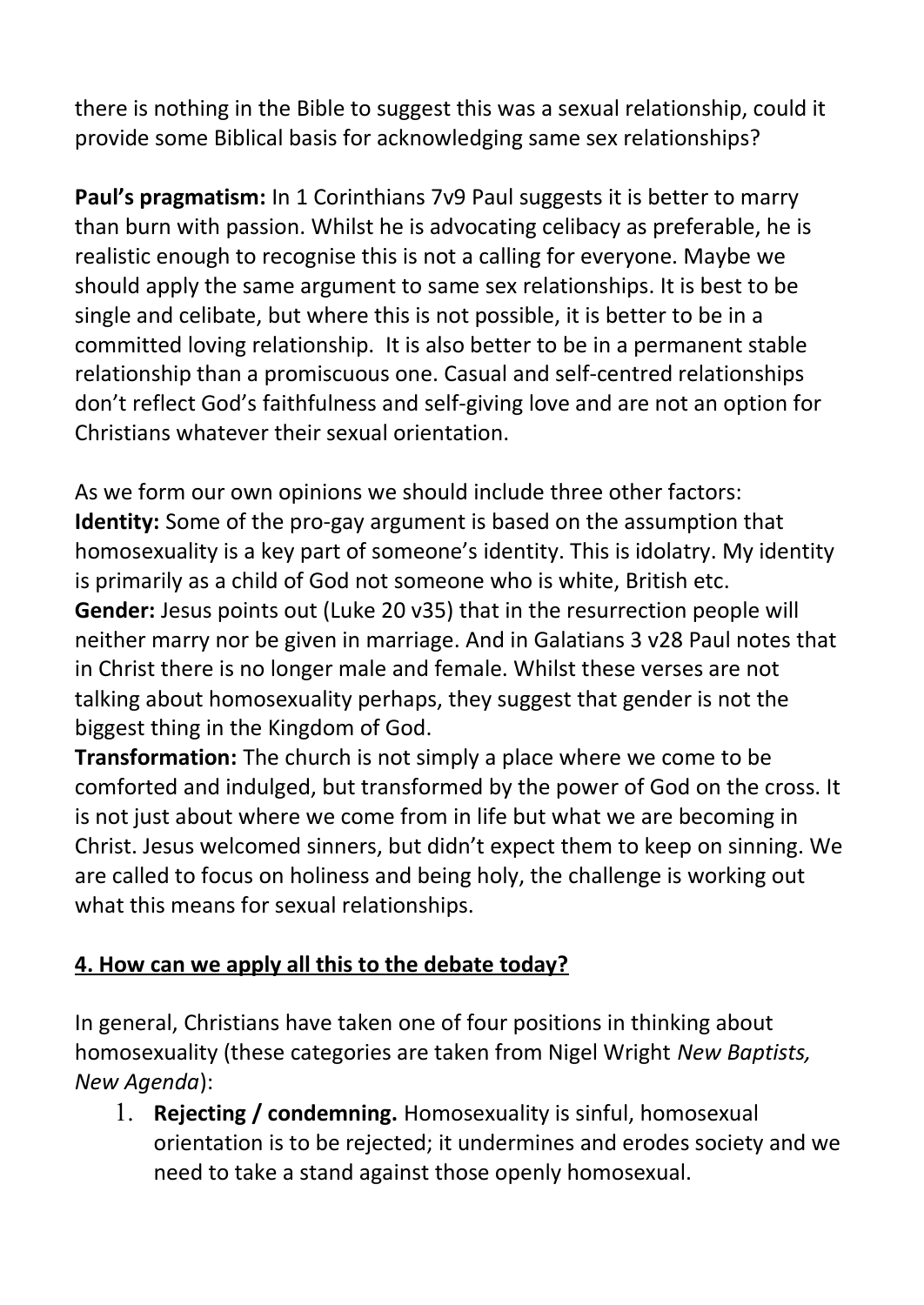- 2. **Rejecting / compassionate.** Homosexual acts are sinful but orientation is a flaw not a sin. We are all called to live Godly lives and this impacts each of us differently. For some it is a struggle with alcohol, for others honesty and for others sexual orientation.
- 3. **Qualified acceptance**. Ideally there would only be faithful, heterosexual marriage. Yet as we acknowledge with remarriage, or war; faithful homosexual relations may be OK or the least bad option.
- 4. **Full acceptance**. Sexual relationships should be evaluated on the basis of their unitive not procreational purpose (that is they bring a couple together rather than simply have the potential for making babies). Homosexual "marriage" expresses love, mutuality etc which are all good Christian virtues. It is a matter of compassion, love and justice that we should accept both.

# **The role of the state:**

The current debate over 'gay marriage' has two elements to it. First, the degree to which it is appropriate to support and encourage homosexuality. Second, what marriage laws should, or should not, permit.

In looking at this first element we need to draw a distinction between the church and wider society. Whilst many Christians are uncomfortable with the church embracing homosexuality they would (should in my view) want the law to protect the rights of all citizens regardless of sexual orientation. Within this, some form of civil partnership legislation may be needed simply to provide legal protection for people (in housing, pension provision and so on).

Looking at the second is more complex. We have seen in our discussion of Christian marriage that there are elements (of worship and covenanting before God) which are hard for the state to legislate for. Since 1836 it has been possible to marry outside the Anglican church. At first marriage law assumed Christian norms, but as the twentieth century progressed this changed. Now there is an increasing difference between Christian marriage and marriage as defined by the state. With hindsight, we can see it wasn't a great idea allowing the state to define marriage in the first place.

As the debate moves onto 'gay marriage' we see a problem with the government defining marriage so it no longer contains all the elements of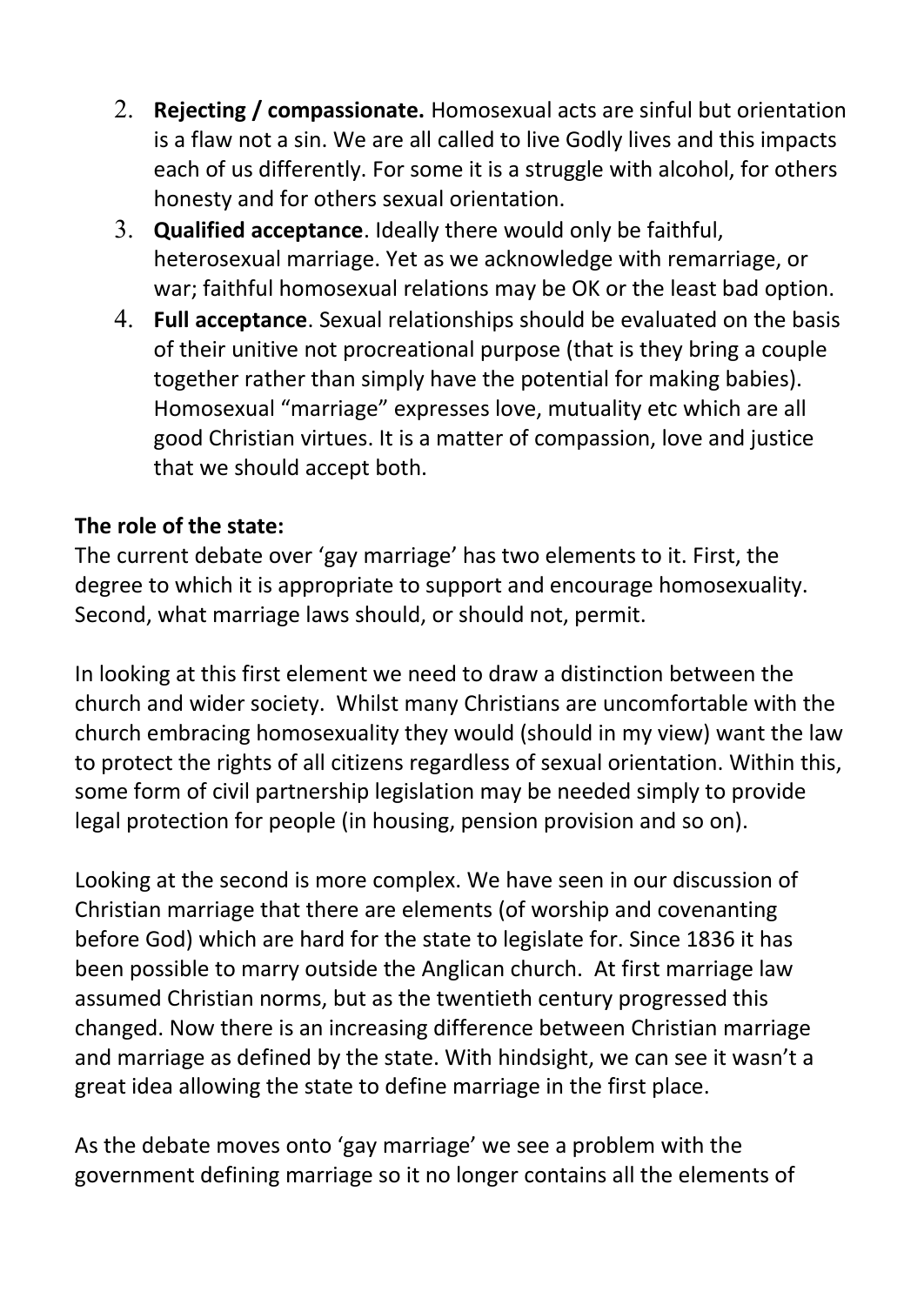marriage. In addition, legislation might suggest the Government has a right to define how people worship and what churches should or should not do.

# **Conclusions**

Questions of sexuality will not go away. Although as few as 1.5% of the population may be actually lesbian, gay or bi-sexual we need to work through how far the church should go in accepting homosexuality. How can we be faithful to Scripture combining a passion for holiness in sexual relationships, marriage and commitment with an enthusiasm for justice and inclusion?

When we take our Christian principles and apply them to wider society we know not everyone shares our Christian faith. Because we believe faith in Jesus is something chosen, not forced or coerced, we believe that the law should protect both Christians and non-Christians alike, heterosexual and homosexual without distinction. Furthermore, we might argue it is in society's interests to promote and support family life, but this is not the same as suggesting the state should define what marriage is.

Perhaps we might distinguish between civil partnership and 'gay marriage', arguing the former is appropriate for the state to provide (and even should be extended to heterosexual couples). The latter is not marriage as Christians would understand (and because it is based on religious beliefs and conducted as part of a worship service, it is not something the state should legislate for).

We may view 'gay marriage' as impossible, inappropriate or a matter of justice and equality. Whatever our views let us treat others with Christlike love.

# *Questions to think through*

1. How should we treat homosexual members of our congregation? Do we expect them to manage their relationships any differently to heterosexual people? If so, why?

2. How might a church respond to a same sex couple who have adopted children?

3. Is the church in more danger of loosing its moral purity over questions of human sexuality or being unwelcoming to people with same sex attraction? 4. Are there any circumstances when it might be right for a church fellowship to bless a civil partnership?